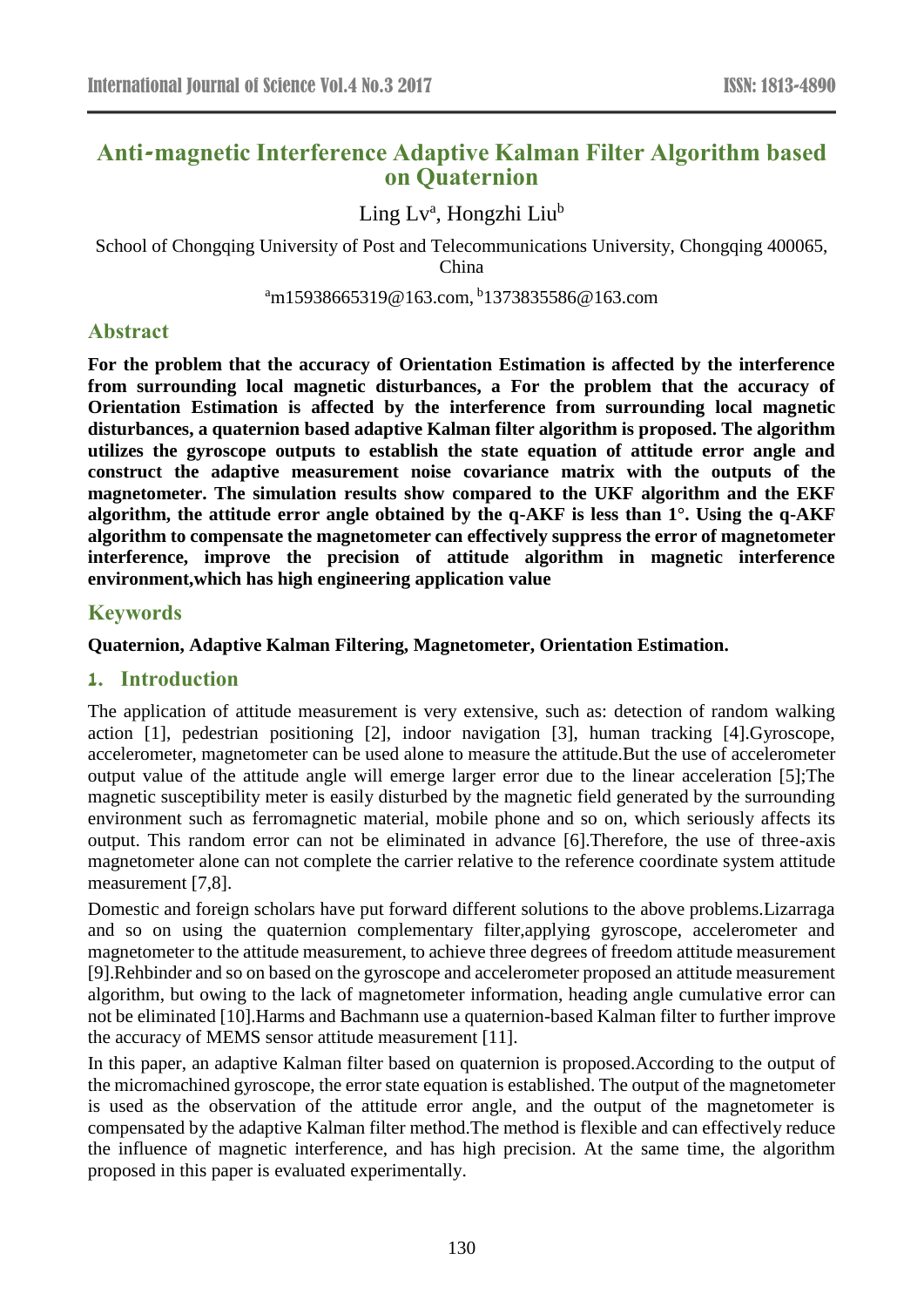### **2. Establishment of quaternion differential equation and sensor model**

When the angular velocity and the initial attitude of a three-axis gyroscope are known, the differential equation of the quaternion is:

$$
\begin{cases}\nq(t_0) = q_0 \\
\frac{d}{dt}q = \frac{1}{2}q \otimes \overline{\omega}\n\end{cases}
$$
\n(1)

Where  $\bar{\omega}$  is the quaternion of the angular velocity of the carrier coordinate system.  $\otimes$  is the quaternion multiplied.

Generally three-axis accelerometer, three-axis gyroscope, three-axis magnetometer are used for attitude measurement .Considering the factors that affect the measurement accuracy of MEMS sensors, the sensor model is established:

$$
\begin{cases}\n\chi_a = \Delta(q)G + a_p + \mu_a \\
\chi_g = \omega + \mu_g \\
\chi_m = \Delta(q)m + \mu_m\n\end{cases}
$$
\n(2)

Where  $a_p \in R^{3\times 3}$  is the external acceleration vector of the carrier;  $G = \begin{bmatrix} 0 & 0 & g \end{bmatrix}^T$  is the gravity vector  $(g = 9.81m/s^2); m = [m_x \ m_y \ m_z]^T = [m \cos \theta \ 0 \ m \sin \theta]^T$  is the magnetic field vector of the earth.It is assumed that the sensor output error  $\mu_a$ ,  $\mu_g$ ,  $\mu_m$ , for the zero mean Gaussian white noise, which is not related to the covariance matrix.

# **3. Design of Adaptive Kalman Filter Based on Quaternion**

#### **3.1 State equation**

The equation of attitude change in the discrete interval:

$$
q_k = \mathbf{X}_k q_{k-1} + \omega_k \tag{3}
$$

Where  $q_k$  is the quaternion of the posture and  $X_k$  is the matrix associated with the angular velocity vector  $\chi_{g,k}$ :

$$
X_{k} = \exp\left(\frac{1}{2}\begin{bmatrix} 0 & -\chi_{g,k}^{T} \\ \chi_{g,k} & -[\chi_{g,k}^{*}] \end{bmatrix} \Delta t\right)
$$
(4)

Where  $\Delta t$  is the sampling interval,  $\omega_k \sim N(0, Q_k)$  is the process noise vector.

In order to facilitate the calculation, modify the equation (3) as follows:

$$
q_{k+1} = \gamma_k X_k q_k + (1 - \gamma_k) X_{k-1} q_k + \gamma_k \omega_k + (1 - \gamma_k) \overline{\omega}_k
$$
 (5)

Where  $\gamma_k$  are two values can be taken: when the gyro measurement is available,  $\gamma_k = 1$ ; otherwise,  $\gamma_k = 0$ .  $\bar{\omega}_k \sim N(0, \hat{Q}_k)$  Is the process noise when the angular velocity is zero?  $\hat{Q}_k$  Is defined as follows:

$$
\hat{Q}_k = Q_{k-1} \exp(\partial k \Delta t) \tag{6}
$$

 $\partial$  Is a constant that is adjusted according to the actual situation?

#### **3.2 Observation equation**

In the discrete interval, the relationship between the output of the accelerometer and the magnetometer ( $\chi_a^T$  and  $\chi_m^T$ ) and the rotation quaternion: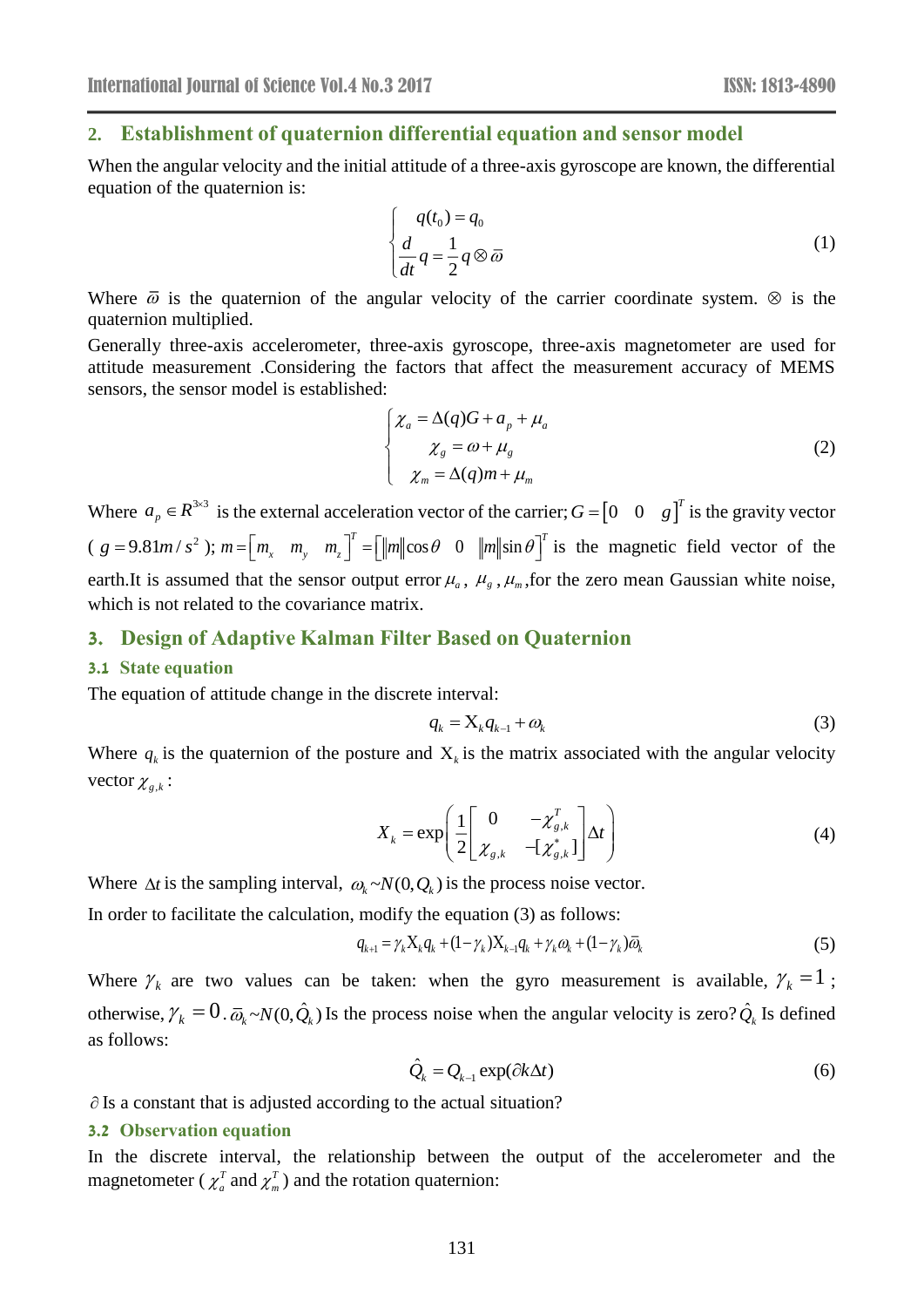$$
\begin{cases}\n\phi_{a,k} = q_k^{-1} \otimes \overline{G} \otimes q_k \\
\phi_{m,k} = q_k^{-1} \otimes \overline{m} \otimes q_k\n\end{cases}
$$
\n(7)

Where  $q_k^{-1} = \begin{bmatrix} q_{0,k} & -q_{1,k} & -q_{2,k} \end{bmatrix}$  as a complementary quaternion? According to the above two formulas to derive the quaternion observation equation:

$$
\Omega_k q_k + \nu_k = 0 \tag{8}
$$

Where  $\Omega_k$  include the output of the accelerometer and magnetometer .In the quiescent state, the accelerometer can accurately calculate the inclination of the carrier relative to the horizontal plane by measuring the acceleration due to gravity. However, when the carrier moves up, the use of accelerometer output value to calculate the carrier attitude angle will be a large error owing to the linear acceleration of the carrier. Therefore, in the case of carrier motion, the main consideration is to use the magnetometer to calculate the attitude angle, that is, using the magnetometer to construct the covariance matrix  $R_k$ . E.q.(7) can be expressed as:

$$
\begin{cases}\n\Omega_k = \begin{pmatrix}\n0 & -(\nabla_{m,k} - m)^T \\
(\nabla_{m,k} - m) & -(\nabla_{m,k} + m)^*\n\end{pmatrix} \\
\upsilon_k = \left(\omega_{mg,k}^q\right) = -\frac{1}{2}\Gamma\left(q_k\right)\left(m_k + \mu_{m,k}\right)\n\end{cases}
$$
\n(9)

Where  $\omega_{s,k}^q \sim N(r_k, R_{mg,k})$  is an unknown noise associated with a magnetometer? The value of  $r_k$  and  $R_{mg,k}$  are derived from the filter adaptive estimation.

# **4. The design of q-AKF anti-magnetic interference algorithm**

Combining the state equations and observation equations presented in sections 3.1 and 3.2, the design of the q-AKF is as follows:

- a. Initialize the systems state estimation  $\hat{q}_0$  and error covariance matrix  $P_0$ .
- b. Calculate a priori state estimate

$$
\hat{q}_{k/k-1} = [\gamma_k X_k q_k + (1 - \gamma_k) X_{k-1} q_k] \hat{q}_{k-1/k-1}
$$
\n(10)

c. Calculate a priori error covariance estimate

$$
P_{k/k-1} = BP_{k/k-1}B^T + K
$$
\n(11)

Where  $B = \gamma_k X_k + (1 - \gamma_k) X_{k-1}$ ,  $K = 1/4 [\Delta t^2 \Gamma(q_k) R_g \Gamma(q_k)^T]$ ,  $\Gamma(q_k)$  is associated with the matrix  $q_k$ .

d. Calculate the Kalman gain

$$
\Delta_{k} = P_{k/k-1} \Omega_{k} (\Omega_{k}^{T} P_{k/k-1} \Omega_{k} + R_{k})^{-1}
$$
\n(12)

Where

$$
R_k = \begin{pmatrix} R_{acc,k} \\ \hat{R}_{mg,k} \end{pmatrix} \tag{13}
$$

$$
R_{acc,k} = \frac{1}{4} \Gamma(\hat{q}_{k/k-1}) R_{acc} \Gamma(\hat{q}_{k/k-1})^T
$$
 (14)

e. Calculate posterior state estimation

$$
\hat{q}_{k/k} = (I - \Delta_k \Omega_k) \hat{q}_{k/k-1} \tag{15}
$$

f. Calculate the posteriori error covariance estimate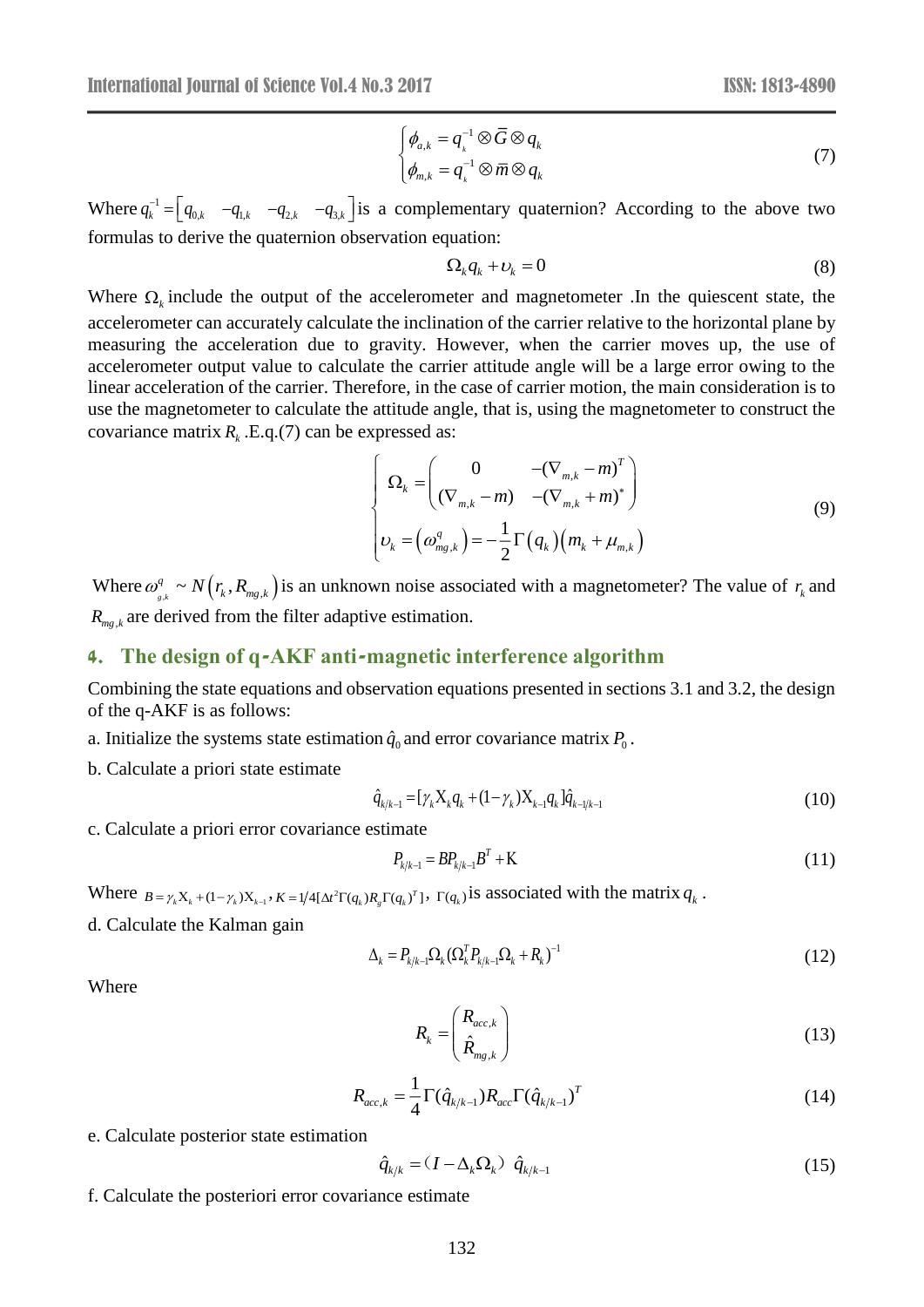$$
P_{k/k} = (I - \Delta_k \Omega_k) \ P_{k/k-1} \tag{16}
$$

In the above formula, a predictor with a " $\sim$ " sign, with a" $*$ " is symmetric matrix.

The covariance  $\hat{R}_{mg,k}$  of E.q. (13) is obtained by using the adaptive method [12] to compensate for the magnetometer. The observation noise equation  $m_k$  given in equation (9) is unknown.

The magnitude of the heading angle is largely influenced by the measured value of the magnetometer, but the magnetometer is susceptible to magnetic field interference to produce measurement errors. According to the specific situation can be divided into two cases of magnetic interference:

1) Random interference of magnetic sources in real-time environments.

2) Magnetic interference caused by the carrier of the magnetometer.

The interference of the first case results in a larger output deviation of the magnetometer, and this type of interference is random and it is difficult to eliminate; the interference of the second case can be corrected in advance by means of compensation.

For the second kind of interference, this paper uses the adaptive method to update the covariance  $r_k = -\Omega_{2,k} \hat{q}_{k/k-1}$  by using the output of the magnetometer, and then uses the covariance  $r_k$  to estimate the covariance matrix  $\hat{R}_{mg,k}$ .

$$
\hat{r}_k = \sqrt{k_1(\|m_k\| - \|m_0\|) + k_2 \text{ var}(\|m_{k-N}\| : \|m_{k+N}\|)}\tag{17}
$$

Which  $\|m_k\|$  is the k moment of the three-axis magnetometer model;  $k_1$  and  $k_2$  are based on the experimental data calculated by the weight factor;  $var(\|m_{k-N}\|: \|m_{k+N}\|)$  is the variance of the modulus of the triaxle magnetometer, the length of the sliding window is N, the size of N is calculated from the experimental data.

The carrier compensation algorithm can effectively compensate the magnetometer data when the external magnetic field interference is stable. However, in the actual process, the external magnetic interference is not stable. Therefore, the paper uses the method of adjusting the threshold to correct the heading angle. In this paper, the model of the three-axis magnetometer is pre-processed, and then the variance of the modulus of the magnetometer is obtained. When the threshold is set and the interference is found at a certain point, the threshold is set as follows:

$$
\begin{cases}\n\text{var}(\|m_{k-2N}\| : \|m_{k+2N}\|) \\
\mid m_k - m_0 \mid < 0.35 m_0\n\end{cases} \tag{18}
$$

Where  $var(\|m_{k-2N}\|:\|m_{k+2N}\|)$  is the variance of the modulus of the triaxial magnetometer for each point, the size of the sliding window is 2N, which  $m_0$  is the standard local magnetic field strength.

(*P<sub>i</sub>*</sub>  $-(I - \Delta_{x} \Omega_{k})$  *P<sub>i/k</sub>* i (16)<br>
<sup>*N*</sup><sup>*n*</sup> **sign, with a<sup>2</sup>**  $*$  **<sup>***Pi***</sup> is symmetric matrix.</sub> (** $\cos \theta$  **y is mishown.<br>**  $\cos \theta$  **y is mighten adaptive method [12] to compensate for the<br>
matrior** *m***<sub>***i***</sub> given in equat** When the condition of E.q. (18) is satisfied, it shows that the external field magnetic field interference is relatively stable or the magnetic field interference at this moment has little effect on the accuracy of attitude measurement. At this time the q-AKF algorithm to solve the attitude angle of has a larger weight. When the condition of the equation (18) is not satisfied, the accuracy of the pose angle of q-AKF is reduced, and the weight is shifted to the heading angle of the gyro output, so that the influence of the external magnetic field disturbance on the attitude angle accuracy is reduced.

## **5. Experimental verification and analysis**

MEMS-IMU is a laboratory-based and MEMS sensor-based attitude meter that integrates a 3-axis accelerometer, a 3-axis gyroscope, a 3-axis magnetometer, and a barometer, as shown in Fig.1.The sensitivity of the gyroscope is 2000 dps,the range of accelerometer is8g,the sensitivity of magnetometer is 2.5Gauss.MEMS-IMU and PC is the use of RS232 interface for wired communications,using Matlab2014 design filter and carries on the data processing.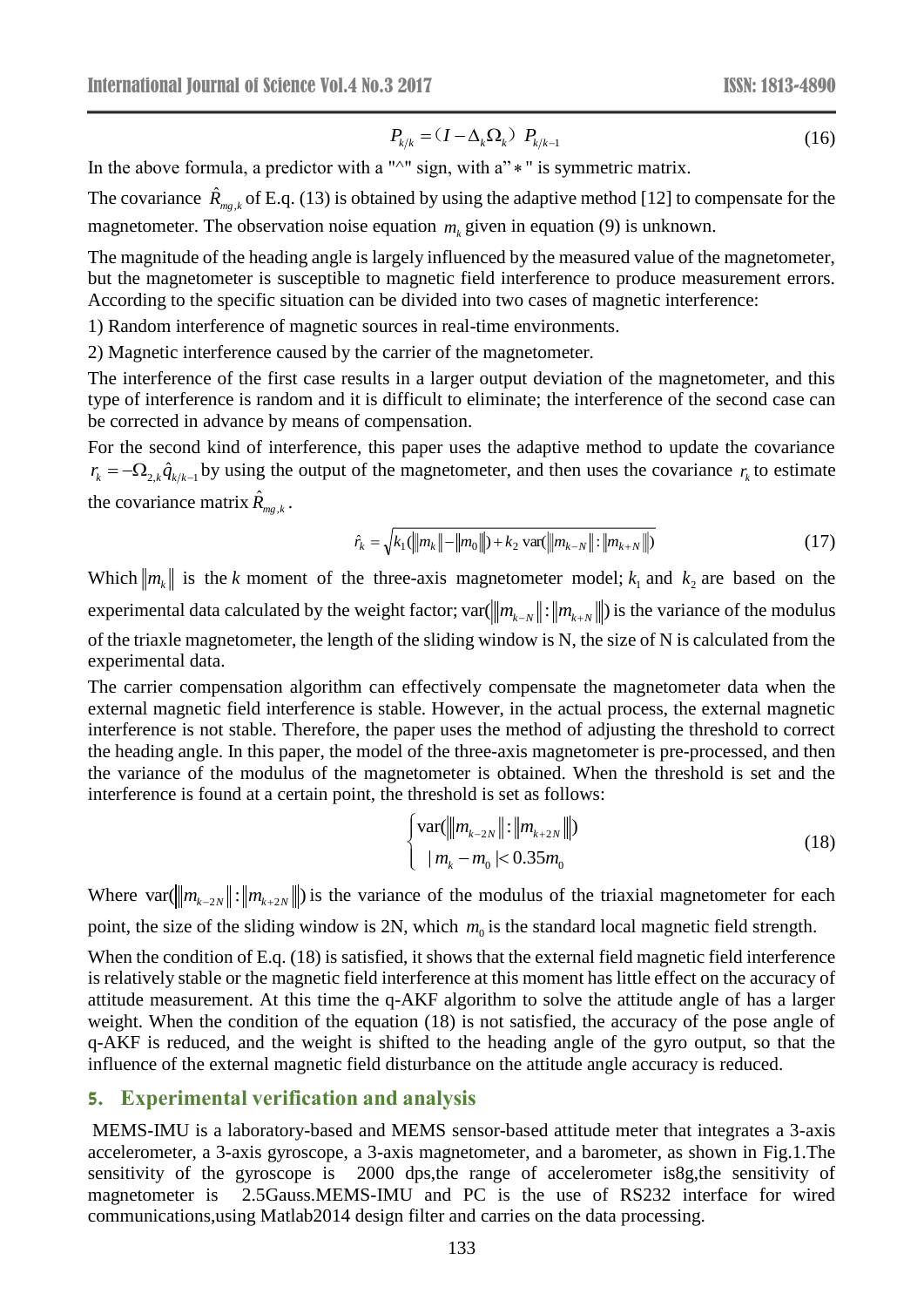

Fig.1 Homemade attitude meter

The MEMS-IMU is placed on a biaxial electric turntable so that the Z-axis of the MEMS gyroscope is perpendicular to the turntable plane. The MEMS-IMU was supplied, and then collect the experimental data separately under the following three sets of conditions:

(1)open the dual-axis electric turntable controller, set the turntable to 20 /*<sup>s</sup>* speed rotation, so that MEMS-IMU around the z axis to regularly rotate, click on the host computer to save data.

(2)Open the two-axis electric turntable, to the spindle to unlock, MEMS-IMU will be placed on the dual-axis electric turntable, but placed a mobile phone in the turntable as a source of magnetic interference, while opening the host computer to collect data.

(3)In the dual-axis electric turntable on the cross frame placed a mobile phone as a magnetic interference source, open the controller of the dual-axis electric turntable, manipulate the turntable, make the IMU carry out fixed-point stop movement at 40°interval, so that IMU rotation 360 °, open the host computer to save data.

Now the KF, EKF, UKF, q-AKF four algorithms are used to process the first set of data collected, attitude step is 0.005*ms*, filter step size is 0.01*ms* ,simulation time is 90*s* .The simulation results are shown in Fig.2.



Fig.2 The first set of data using four filtering algorithms to solve the heading angle output comparison chart

It can be seen from Figure 2, in the MEMS-IMU do constant rotation, the use of gyro output information to resolve the attitude angle will produce cumulative error. The cumulative error of the four algorithms (the difference between the heading angle and the initial heading angle after the IMU is rotated uniformly) is shown in Table 1.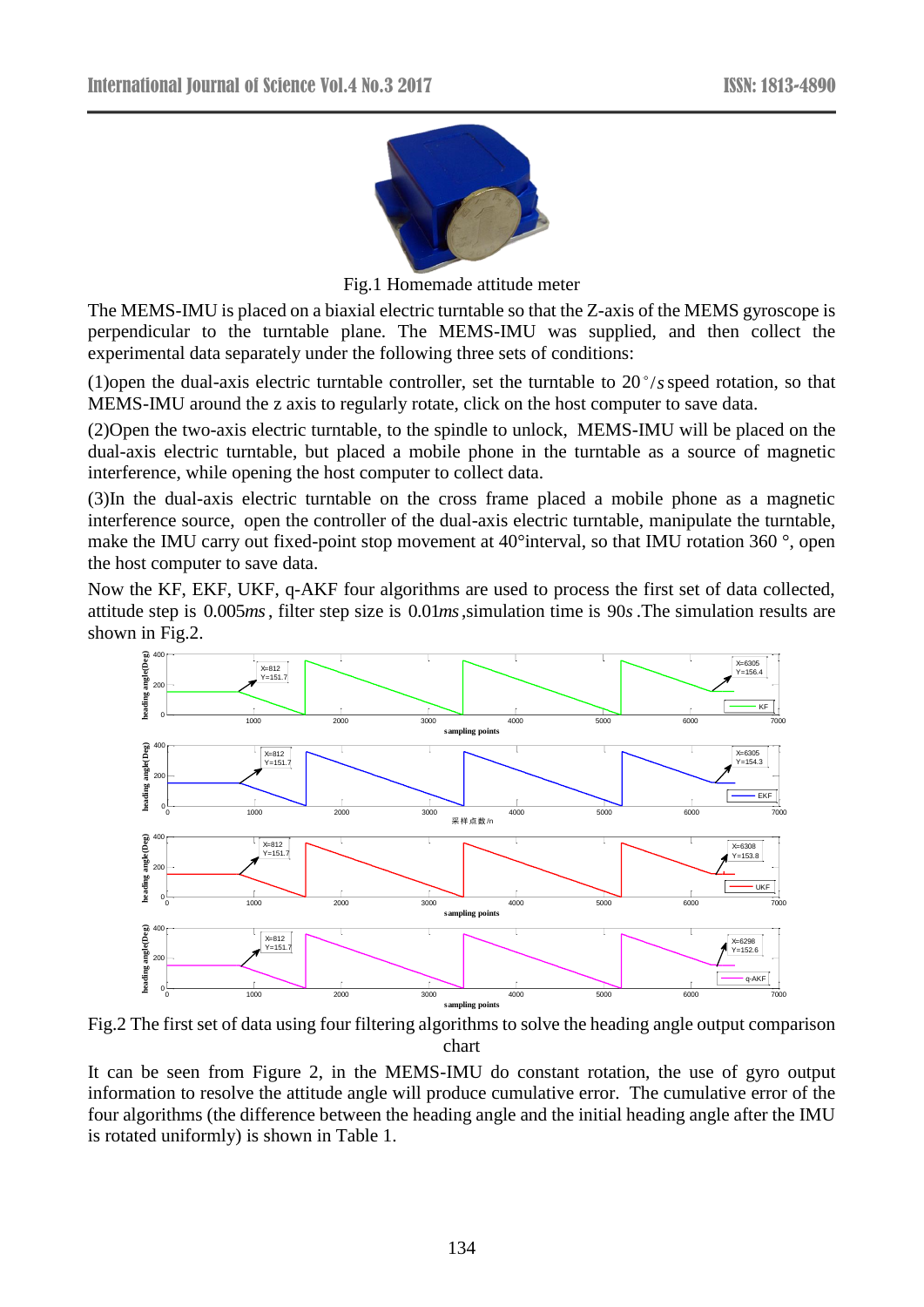| Table 1. Cumulative error comparison of four filter algorithms (unit: <sup>o</sup> ) |                       |                          |                  |
|--------------------------------------------------------------------------------------|-----------------------|--------------------------|------------------|
| Algorithm                                                                            | Initial heading angle | Heading angle after turn | Cumulative error |
| KF                                                                                   | 151.7                 | 156.4                    |                  |
| EKF                                                                                  | 151.7                 | 154.3                    | 2.6              |
| <b>UKF</b>                                                                           | 151.7                 | 153.8                    | 2.1              |
| $q$ -AKF                                                                             | 151.7                 | 152.6                    | 0.9              |

It can be seen from the table that the cumulative error of the heading angle obtained by the q-AKF algorithm is only 0.9°, which is better than the other three filtering algorithms. The jump in Fig. 2 is a 0°to 360°transition that occurs when the heading angle is pointing to the north or south. Figure 3 shows the estimate error of three algorithms that are EKF, q-AKF, UKF. It can be observed from the figure that the estimation error of EKF algorithm is obviously smaller than that of UKF and q-AKF in a short time, and the error is relatively stable. But with the change of time, EKF and UKF algorithm error will show a large fluctuations, which is very unstable. Considering that the q-AKF algorithm produces the estimated error when the attitude is solved for a long time, is better than the estimation error generated by UKF and EKF algorithm .Therefore, q-AKF algorithm is superior to EKF and UKF algorithm in terms of performance comparison.



Fig. 4 Attitude angle output with magnetic interference in static environment

Fig.4 shows the attitude angle output of the MEMS-IMU in a static state with magnetic field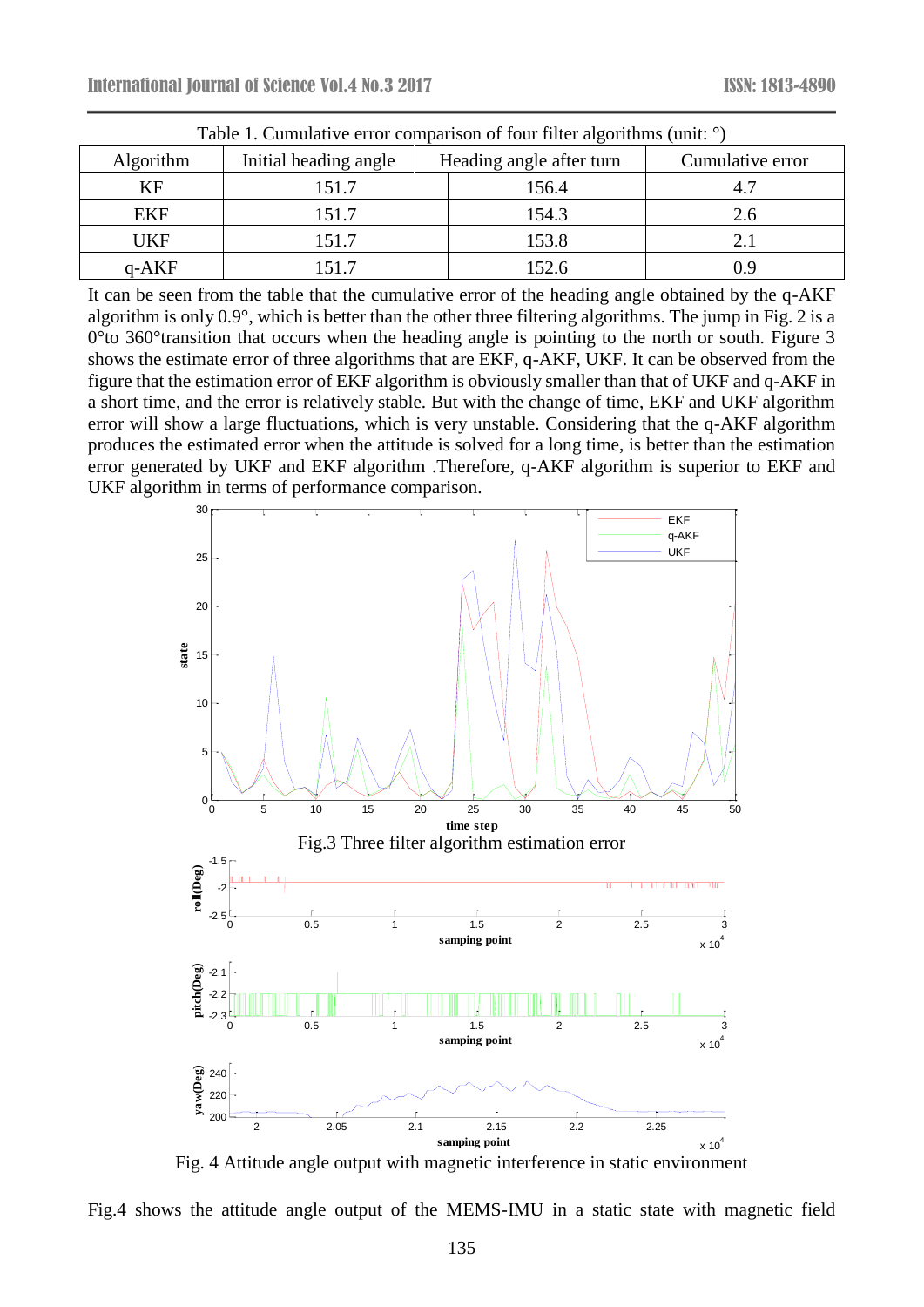interference. As can be seen from the figure, the heading angle emerge the larger fluctuations in the case of magnetic field interference. It can be seen that the interference of the magnetic field only affects the heading angle.Fig.5 shows the EKF and q-AKF algorithm to determine the heading angle of the comparison chart in the case of magnetic interference. In the still state, the ideal attitude angle output should be a straight line .However, it can be observed from Fig 5, EKF algorithm to determine the heading angle appear a lot of fluctuations, the maximum jump to 5.8°, and not a good elimination of the impact of magnetic interference. The q-AKF algorithm has little variation in the heading angle, and the maximum jump is 1.8°, which improves the influence of the magnetic interference on the heading angle.



Fig.5 Comparison of heading angle for different algorithms under magnetic interference

Fig.6 shows the attitude angle output of the use of q-AKF algorithm to deal with fixed-point experimental data. It can be seen from the figure, the attitude angle calculated by q-AKF algorithm is basically coincident with the reference course, and the attitude angle solved by the q-AKF algorithm does not produce a large error in the case of magnetic interference in the surrounding environment. Which can effectively suppress the error caused by magnetic interference. And the simulation experiment verifies the effectiveness of the algorithm.



Fig. 6 the heading angle output of fixed-point rotation experiment

### **6. Conclusion**

In this paper, the q-AKF anti-magnetic interference algorithm that using gyro and magnetometer measurements, which establishing the equation of state and the error observation equation of the